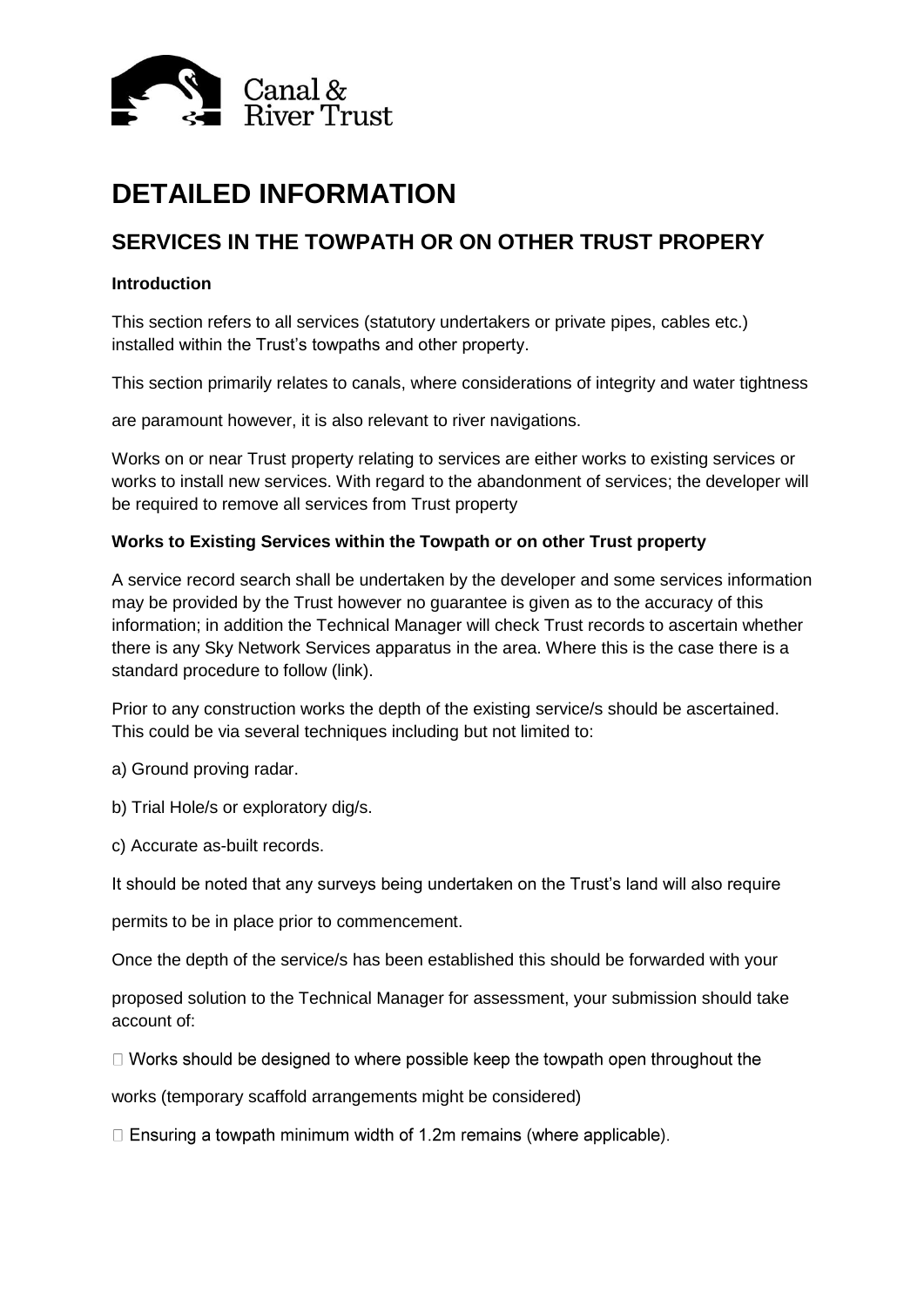

 $\Box$  The depth of the excavation and any temporary works required to facilitate – are the works in an embankment or cutting?

- $\Box$  Trenchless techniques should be adopted where possible.
- $\Box$  Proximity to historic and heritage structures.
- $\Box$  Removal of arisings from the excavation.
- $\Box$  Prevention of contaminates, solids and fluids entering the waterway.
- $\Box$  Avoiding affecting the clay core lining of the canal.
- $\Box$  Access to the work site.
- $\Box$  Programme your works to minimise disruption to waterway users.
- □ Invasive weeds such as Japanese Knotweed
- $\Box$  Its proximity and effect upon other services.
- $\Box$  Re-instatement of the area, including plant access.

### **Works to Install New Services within the Towpath or other Trust property**

There are a number of factors needing to be considered when establishing the feasibility of the installation, its location, depth and size, such as:

- $\Box$  Proximity to the waterway wall
- $\Box$  is the service within an embankment or cutting will temporary works be required?
- $\Box$  Existing hedges, trees and habitats
- □ Presence of invasive weeds such as Japanese knotweed.
- $\Box$  The location of the canal lining (puddle clay or otherwise)
- $\Box$  The location of tie rods for trench sheets both present and potential for in the future.
- □ Mooring points including boaters' use of mooring spikes.
- $\Box$  The presence of contaminated land.
- $\Box$  Site accessibility
- $\Box$  Dewatering/drainage

A site visit with the Technical Manager might be advantageous at this point.

Upon receipt of your proposal the Technical Manager will pass on details of your proposal to our Surveyors who will assess whether you require an agreement with us for the placement of your apparatus within our land.